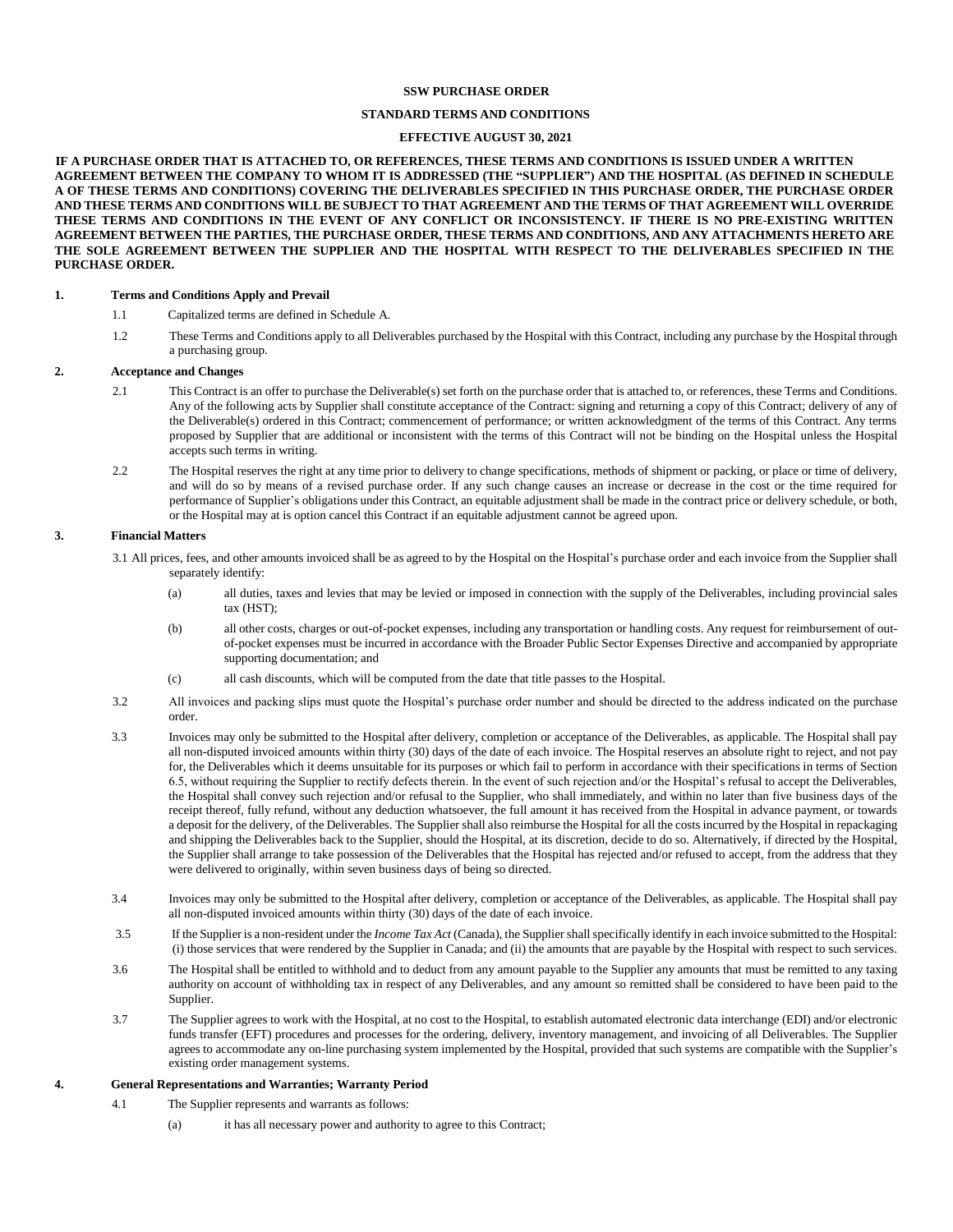- (b) it has all right and title to the Deliverables, free and clear of any charges, liens and encumbrances or, alternatively, has obtained the rights necessary to supply the Deliverables to the Hospital;
- (c) it possesses all permits, licences and regulatory approvals necessary in connection with the provision of the Deliverables to the Hospital;
	- (d) the Deliverables:
	- (i) do not infringe, and will not cause another product to infringe, any intellectual property right or any contractual right of any third party; and
	- (ii) conform to the Hospital's specifications, as communicated to the Supplier in writing, and with any written representations made by the Supplier to the Hospital; and (e) during the Warranty Period, the Deliverables shall:
	- (i) be free from any defects in design, materials or workmanship;
	- (ii) perform in accordance with all written specifications applicable to such Deliverables and shall meet or exceed all relevant industry standards;
	- (iii) have received all applicable approvals of the Canadian Standards Association, Underwriters' Laboratories of Canada, or any other organization that certifies the Deliverables;
	- (iv) if the Deliverables include electrical apparatus and fixtures, bear the Canadian Standards Association or Hydro One approval labels, or appear on the C.S.A., Hydro One, or C.E.M.A. approved products list, and all electrical line-operated equipment must be supplied appropriately grounded via a green wire in the service cord; and (v) to the extent the Deliverables include services:
		- A. be performed in a conscientious, professional and workman-like manner, with reasonable skill, care and diligence, in accordance with industry standards;
		- B. be performed by employees, contractors or agents who are qualified and competent and have the appropriate skills and experience to perform the duties assigned to them; and
		- C. the Supplier shall provide the Hospital with a Certificate of Clearance from the Workplace Safety and Insurance Board prior to providing the services.
- 4.2 During the Warranty Period, if the Hospital notifies the Supplier of any breach of any of the foregoing warranties, the Supplier shall use its best efforts, at no expense to the Hospital, to remedy the breach as quickly as possible to ensure that the Hospital's operations are not negatively impacted or interrupted.
- 4.3 In the event that, despite using its best efforts, the Supplier is unable to remedy the breach, the Hospital shall be entitled, at its option, to return the affected Deliverables and receive a refund of all amounts paid or to require the Supplier to replace the affected Deliverables with other products of equivalent function and performance. These remedies are in addition to any other remedy that the Hospital may have in law or in equity.
- 4.4 As to whether a delivered Deliverable meets the requirements of these Terms and Conditions, the decision of the Hospital shall be final and binding on both parties.

## **5. Quality and Service Covenants**

- 5.1 The Supplier covenants that, in the course or providing any Deliverables, it shall comply with all applicable laws.
- 5.2 While on Hospital premises, the Supplier agrees that its employees, contractors and agents will:
	- (a) not enter any Hospital patient treatment areas without the Hospital's consent;
	- (b) wear photo identification and sign in with the Hospital and obtain a Hospital visitor badge, as per Hospital policy; and
	- (c) comply with all Hospital rules and policies made known to the Supplier, including health, safety, confidentiality, privacy and security rules and policies.
- 5.3 In the event of a medical alert, consumer alert or other form of Deliverable recall issued by the manufacturer of a Deliverable or by any other qualified authority, the Supplier will immediately advise the Hospital and SSW and take all reasonable steps to minimize the Hospital's risk and to remedy the situation, at the Supplier's expense. The Supplier shall also be responsible for reimbursing the Hospital for reasonable costs incurred, including return freight and packaging.
- 5.4 If the Deliverables include services, Supplier shall notify the Hospital in writing if the Supplier is a non-resident, as defined in the *Income Tax Act* (Canada).

# **6. Shipping; Passing of Title; Acceptance Period**

- 6.1 Deliverables must be delivered in accordance with the delivery schedule specified in the purchase order attached to these Terms and Conditions, failing which the Hospital reserves the right to cancel an order or any unshipped portion thereof without penalty or prejudice to its other rights.
- 6.2 Unless otherwise stated in this Contract, shipments are to be shipped (prepaid by Supplier) to the address indicated on the purchase order. If coming from outside Canada, Deliverables are to be delivered with a Canada Customs invoice stating clearance by a properly licensed customs broker.
- 6.3 No charge shall be made by the Supplier for packaging or storage. Packing lists, preferably in duplicate, must accompany each shipment. Deliverables shall be packaged, marked, and otherwise prepared in accordance with good commercial practices to obtain the lowest shipping rates. On containers, Supplier shall mark handling and loading instructions, shipping information, order number, item and account number, shipment date, and the names and addresses of the Supplier and the Hospital. An itemized packing list shall accompany each shipment.
- 6.4 Title to the Deliverables, as applicable, shall pass from the Supplier to the Hospital on the later of the date on which: (a)

delivery or, if applicable, acceptance of the Deliverables (acceptance is as defined in section 6.5) occurs; and (b)

payment is made in full by the Hospital.

6.5 For equipment, Software and other Deliverables that require testing to ensure proper performance, the Hospital shall have a period of at least thirty (30) days, or such longer period as the parties may agree, from the date of installation of the Deliverables or, where installation is not done by the Supplier, from date of delivery to the Hospital (the **Acceptance Period**) to conduct such testing as the Hospital deems appropriate to determine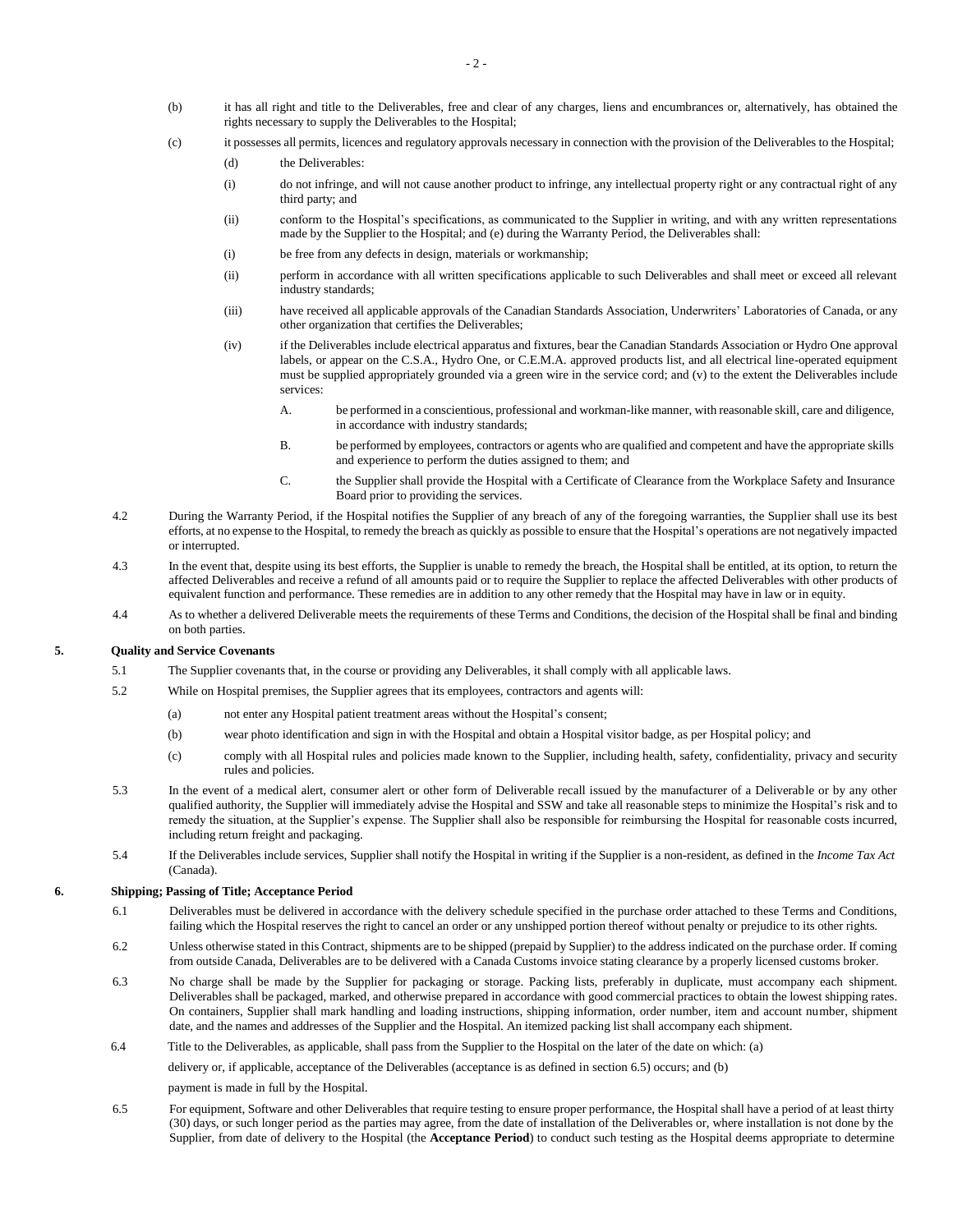whether each Deliverable is suitable for its purposes and passes inspections for safety, performance and compliance with manufacturer's specifications. On or before the end of the Acceptance Period, the Hospital shall notify the Supplier if any of the Deliverables has failed to perform in accordance with its specifications and request the Supplier to rectify specified defects, in which case the Acceptance Period shall be extended for a further twenty (20) days, provided that any time spent by the Supplier correcting any such defects shall not count as part of the Acceptance Period, and provided that in no event shall any Deliverables be deemed to have been accepted by the Hospital until the Hospital is satisfied, acting reasonably, that the Deliverable performs in accordance with the specifications. Notwithstanding the foregoing, where the Deliverable performs month-end or year-end functions, the Acceptance Period shall not end until the Deliverable has been tested to perform such functions in accordance with the Deliverable's specifications, which shall be no less than industry standard.

- 6.6 No Deliverable will be deemed to be delivered or accepted unless all applicable schematics, specifications, operating instructions, maintenance and training manuals, and WHMIS Material Safety Data Sheets are delivered with the Deliverable.
- 6.7 Acceptance of any part of a Deliverable order shall not bind the Hospital to accept further shipments or deprive the Hospital of the right to return Deliverables already received, in accordance with these Terms and Conditions.
- 6.8 Unless otherwise agreed in writing by the parties, title to all working papers, materials, reports, and work-in-progress created, developed or performed by the Supplier during the course of providing the Deliverables (the **Work Product**) shall vest in the Hospital. The Supplier conveys

and assigns to the Hospital all intellectual property rights in such Work Product and shall execute any additional documents required to evidence same, including a waiver of moral rights.

6.9 The Hospital reserves the right to return any Deliverable that is equipment should it fail more than 3 times during the Warranty Period. The Hospital may return the Deliverables for a full refund or request a new replacement of the same type of equipment to be delivered, with a full warranty (including parts and labour) at no cost to the Hospital. Failures that result from user negligence or unfamiliarity with the system shall not constitute equipment failure under this section.

# **7. Risk Allocation**

- 7.1 The Supplier agrees to indemnify, and undertakes to defend and hold harmless, the Hospital, its directors, officers, employees and agents from and against all liability, loss, damage or expense, including reasonable legal fees, arising as a result of the negligence or misconduct of the Supplier or anyone the Supplier is responsible for at law, including any claim for death, bodily injury, or loss of or damage to property.
- 7.2 The Supplier agrees to indemnify the Hospital for any damage caused to the Hospital's premises or property by the Supplier or anyone for whom the Supplier is responsible at law in the course of providing, installing, or performing a Deliverable under this Contract.
- 7.3 The Supplier agrees to indemnify, and undertakes to defend and hold harmless, the Hospital, its directors, officers, employees and agents from and against all liability, loss, damage or expense, including reasonable legal fees, resulting from any action, claim or demand alleging that the supply, use or copying of any Deliverable infringes any patent, copyright or other proprietary right or trade secret of any third party, provided that the Hospital provides notice to the Supplier of any such claim and cooperates with the Supplier, at Supplier's expense, in the defence of such a claim, and provided further that that the alleged infringement does not result from any alterations, modifications or enhancements carried out by the Hospital or by a third party on the Hospital's behalf.
- 7.4 If a claim has occurred under section 7.3, or in the Supplier's opinion is likely to occur, the Hospital agrees to permit the Supplier, at its option and expense, either to procure for the Supplier the right to continue using the Deliverable or to replace or modify the same so that it becomes noninfringing without loss of functionality, or if none of the foregoing alternatives is reasonably available, and the Hospital consents, to refund to the Hospital any fees paid in respect of such Deliverable.
- 7.5 The Supplier will carry insurance of such types and amounts that are consistent with industry standard, including a comprehensive commercial general and product liability insurance policy of five million dollars (\$5,000,000) per occurrence, unless a higher amount is specifically requested by the Hospital and noted in the purchase order.

# **8. Termination**

- 8.1 The Hospital reserves the right to cancel all or any part of this Contract at any time prior to delivery of the relevant Deliverables by providing written notice to the Supplier.
- 8.2 The Hospital may terminate any Contract on the following conditions:
	- (a) immediately, upon written notice to the Supplier, if the Supplier becomes bankrupt or insolvent or seeks the protection of any law for bankrupt or insolvent debtors;
	- (b) at any time, with or without cause, by giving the Supplier thirty (30) days' written notice;
	- (c) immediately, following the occurrence of any material change in the Hospital(s)'s requirements for Deliverables which results from regulatory or funding changes or recommendations issued by any government or public regulatory body; or
	- (d) immediately, if the Supplier breaches any material term of any Contract and such breach has not been cured following thirty (30) days' written notice thereof from the Hospital.

## **9. Confidentiality and Privacy**

- 9.1 Supplier shall not make or authorize any news release, advertisement, or other disclosure relating to this Contract without the prior written consent of the Hospital, except as may be required to perform this Contract.
- 9.2 The Supplier shall use the Confidential Information provided by the Hospital solely for the purposes of fulfilling its obligations under this Contract and for no other purpose whatsoever.
- 9.3 The Supplier shall not disclose the Hospital's Confidential Information to any person or entity except:
	- (a) to the Supplier's employees, contractors and agents who legitimately and reasonably require same in connection with fulfilling the Supplier's obligations under this Contract; or
	- (b) as required by law.
- 9.4 On the request of the Hospital, the Supplier shall forthwith return to the Hospital all the Confidential Information in its possession. The Supplier's obligations with respect to Confidential Information shall survive the expiration or termination of this Contract for any reason.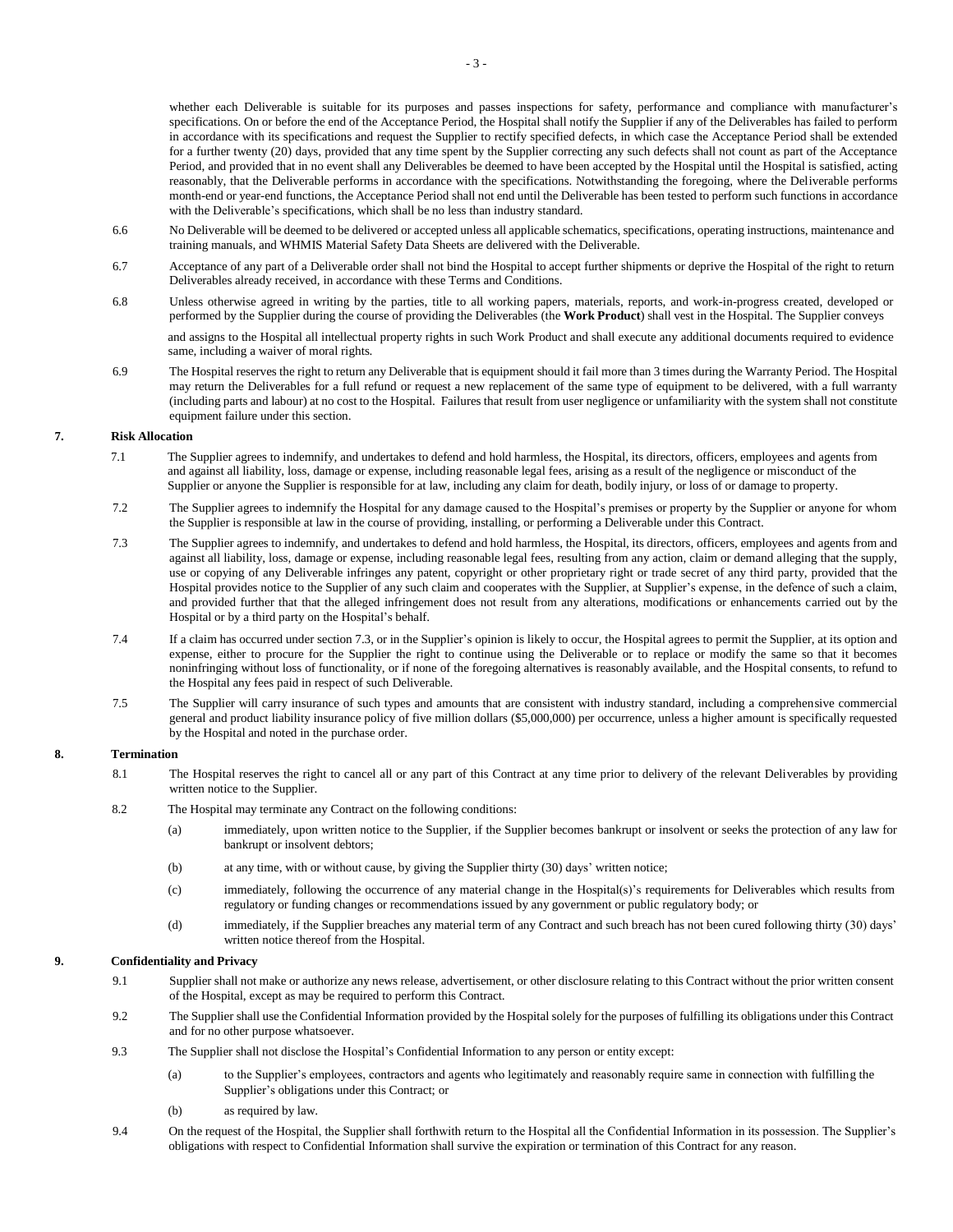- 9.5 Notwithstanding any other provision in these Terms and Conditions, the Confidential Information shall not include information that is or becomes a part of the public domain through no fault of the Supplier or anyone for whom the Supplier is responsible at law, is received by the Supplier from a third party free of restriction, or can be established by written evidence to be already in the Supplier's possession without obligation of confidentiality prior to disclosure by the Hospital.
- 9.6 The Supplier may not, in its advertising or otherwise, indicate that it has or may supply Deliverables to the Hospital, without the express written consent of the Hospital.
- 9.7 The Supplier and the Hospital acknowledge and agree that FIPPA applies to and governs all Records and may require the disclosure of such Records to third parties. Furthermore, the Supplier agrees:
	- (a) to keep Records secure;
	- (b) to provide Records to the Hospital within seven (7) days of being directed to do so by the Hospital for any reason including an access request or privacy issue;
	- (c) not to access any Personal Information unless the Hospital determines, in its sole discretion, that access is permitted under FIPPA and is necessary in order to provide the Deliverables;
	- (d) not to directly or indirectly use, collect, disclose, or destroy any Personal Information for any purposes that is not authorized by the Hospital in writing;
	- (e) to ensure the security and integrity of Personal Information and keep it in a physically secure and separate location safe from loss, alteration, destruction, or intermingling with other records and databases and to implement, use, and maintain the most appropriate products, tools, measures, and procedures to do so;
	- (f) to restrict access to Personal Information to those of the Supplier's employees, contractors or agents who have a need to know it for the purpose of providing the Deliverables and who have been specifically authorized by the Hospital to have such access for the purpose of providing the Deliverables;
	- (g) to implement other specific security measures that in the reasonable opinion of the Hospital would improve the adequacy and effectiveness of the Supplier's measures to ensure the security and integrity of Personal Information and Records generally;
	- (h) that any Confidential Information supplied to the Hospital may be disclosed by the Hospital where it is obligated to do so under FIPPA, by an order of a court or tribunal or pursuant to a legal proceeding;
	- and the provisions of this section shall prevail over any inconsistent provisions in this Contract.
- 9.8 The Supplier shall only access Personal Health Information with the Hospital's consent and as required to fulfill its obligations under this Contract. When accessing Personal Health Information, the Supplier is an agent of the Hospital, as the term "agent" is defined in PHIPA, and with all the obligations imposed on an agent under PHIPA. Schedule B contains the applicable Personal Health Information requirements for any Supplier having access to Personal Health Information.

### **10. Provisions Specific to Deliverables containing Intellectual Property**

- 10.1 The Supplier represents and warrants to the Hospital that:
	- (a) the Supplier has all necessary right to grant a licence in the Software to the Hospital;
	- (b) the Software does not contain any back door, time bomb, drop-dead device or other software routine designed to disable the Software automatically, with the passage of time or under the positive control of any person other than the Hospital;
	- (c) the Software shall be free from any computer code or programming instructions that are constructed with the ability to damage, interfere with or otherwise adversely affect computer programs, the data files or hardware without the consent or intent of the computer user, including self-replicating and self-propagating programming instructions commonly called "viruses" and "worms";
	- (d) any diskettes or any other computer storage media on which the Software is supplied will be free from significant defects in materials and workmanship under normal use, and will perform in compliance with published specifications for the Warranty Period; and (e) the Software will be compatible with the information systems of the Hospital, as identified by the Hospital to the Supplier.
- 10.2 The Supplier acknowledges that the Hospital may have multiple sites. Any equipment or Software purchased as a multi-site license shall be multisite compliant, giving the Hospital the authority to install same at all Hospital sites.
- 10.3 The Supplier will provide assistance by telephone, internet or otherwise with respect to support of the Software.
- 10.4 Should the Supplier become insolvent, bankrupt or cease to actively carry on business, and if there is no escrow arrangement in place with respect to the source code for the Supplier's Software, the Hospital reserves the right to reverse engineer, access and manipulate the source code for the purposes of maintaining functionality.
- 10.5 If a pass-key is required to install or re-install an update or upgrade to Software, such pass-key will be accessible to the Hospital in order to maintain Software functionality (regardless of whether the Hospital has purchased maintenance support for such Software).
- 10.6 Notwithstanding any other provision in these Terms and Conditions, shrinkwrap Software is supplied according to its own terms and conditions.
- 10.7 The Hospital agrees not to copy or otherwise reproduce (except for back-up purposes), reverse engineer or decompile the Software.

## **11. Provisions Specific to Medical Devices**

- 11.1 In addition to the general representations and warranties in section 4, to the extent that the Deliverable are, or include, a Medical Device, the Supplier represents and warrants that:
	- (a) the Medical Device is authorized for sale in Canada under the *Food and Drugs Act* (Canada);
	- (b) the Medical Device is duly licensed in accordance with the *Food and Drugs Act* (Canada) and related regulations, and a copy of the licence has been provided to the Hospital or, alternatively, the Supplier has produced evidence of its licence in another manner acceptable to the Hospital, such as through the web-based database maintained by Health Canada;
	- (c) any limitations or qualifications on the licence have been conveyed in writing to the Hospital; and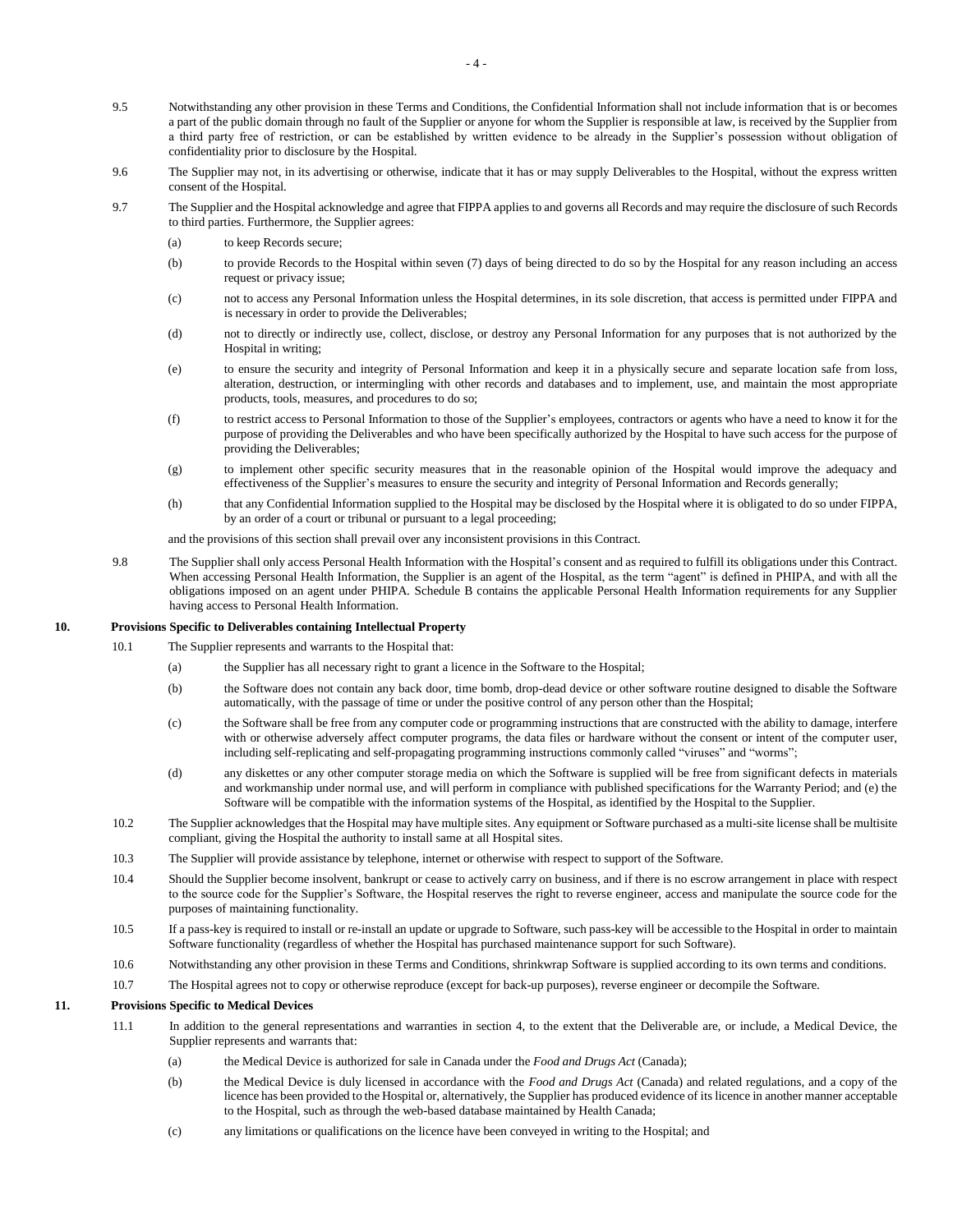- (d) the import, sale, advertising, labelling, manufacturing and distribution of the Medical Device, and any other activities related to the Medical Device, comply in all respects with the *Food and Drugs Act* (Canada) and related regulations and any other applicable laws.
- 11.2 The Supplier shall advise the Hospital if:
	- (a) it becomes aware of an adverse event occasioned by the use of a Medical Device of the type supplied under these Terms and Conditions; or
	- (b) there is any change to a licence issued for any Medical Device supplied under this Contract.

### **12. Dispute Resolution**

- 12.1 In the event of any dispute between the Supplier and the Hospital with respect to any matter arising out of this Contract, the parties shall initially attempt to settle the dispute within fifteen (15) days after the dispute arises by either party escalating the dispute in writing to the senior managers responsible for this Contract.
- 12.2 If the parties are unable to settle this dispute through negotiation within the fifteen (15) days, any claim or dispute arising out of or in connection with this Contract shall be submitted by the parties to binding arbitration pursuant to the *Arbitration Act, 1991* (Ontario). The party requesting such arbitration shall do so by written notice to the other party. Each party shall bear its own costs relating to the arbitration and the parties shall equally share the fees of the arbitrator(s).
- 12.3 The arbitration shall take place in Toronto, Ontario, Canada, before a single arbitrator to be chosen jointly by the parties. If the parties cannot agree on the choice of arbitrator within thirty (30) days of written notice to submit to arbitration, then the parties shall each choose an arbitrator who in turn will select a third.
- 12.4 The arbitrator will have the authority to award any remedy or relief that a court or judge of the Ontario Superior Court of Justice (or any court that is the successor thereto) could order or grant in accordance with this Contract, including specific performance of any obligation created under this Contract, the issuance of an interim, interlocutory or permanent injunction, or the imposition of sanctions for abuse or frustration of the arbitration process.
- 12.5 The parties may determine the procedure to be followed by the arbitrator(s) in conducting the proceedings, or may request the arbitrator(s) to do so.
- 12.6 The arbitrator may, at any time, fix the date, time and place of meetings and hearings in the arbitration, upon reasonable notice to the parties.
- 12.7 Subject to any adjournments permitted by the arbitrator, the final hearing will, to the extent possible, be continued on successive business days until it is concluded.
- 12.8 All meetings and hearings will be in private unless the parties agree otherwise, and any party may be represented at any meetings or hearings by legal counsel.
- 12.9 Any party may examine, and re-examine, all of its own witnesses at the arbitration and may cross-examine any or all of the other party's witnesses.
- 12.10 The arbitration will be kept confidential and the existence of the proceeding and any element of it (including any pleadings, briefs or other documents submitted or exchanged, and testimony or other oral submission and any awards) will not be disclosed by any party other than to the arbitrators, the parties (and their respective directors, officers, and employees involved in the matter in dispute, legal counsel and other professional advisors consulted in connection with the arbitration), and such other persons as may be necessary to the conduct of the proceeding or required by law.
- 12.11 The arbitrator(s) shall be requested to issue a written award within thirty (30) days of completion of the hearing. The award shall be rendered in such form that judgment may be entered thereon in any court having jurisdiction.
- 12.12 The decision of the arbitrator shall be final and binding on the parties and not subject to appeal.

#### **13. General Legal Terms**

- 13.1 Nothing in this Contract constitutes the Hospital and the Supplier as partners or joint venturers, nor shall the Supplier hold itself out as an agent of the Hospital. The Supplier does not have the authority to bind the Hospital.
- 13.2 Neither party will be entitled to assign this Contract without the prior written consent of the other party. The Supplier may not subcontract any of its obligations under this Contract without the prior written consent of the Hospital.
- 13.3 This Contract will be governed by and interpreted in accordance with the laws of the Province of Ontario. The United Nations Convention on Contracts for the International Sale of Goods shall not apply to this Contract. The parties shall attorn to the jurisdiction of the Courts of Ontario. All dollar amounts are in Canadian currency, unless otherwise indicated.
- 13.4 The Hospital prefers to purchase goodsthat are mercury free, except when sphygmomanometers containing mercury may be required for calibration. Accordingly, the Supplier should state whether a product or piece of equipment that is being proposed contains any mercury.
- 13.5 Upon request, the Supplier must disclose the latex content of their products. If there is a latex free product available, the Supplier must advise the Hospital of such alternative product for consideration. The Hospital reserves the right to include or exclude these latex free products from their purchases.
- 13.6 All notices under this Contract shall be in writing and shall be delivered by personal delivery/courier, fax 905-287-2873 or registered mail to the other party at the address as indicated on the purchase order. The notice shall be deemed to have been delivered on the day of personal delivery, on the day received by fax (as evidenced by a transmission confirmation), or on the fifth day following mailing.
- 13.7 Each of the provisions contained in these Terms and Conditions is distinct and severable. Any declaration by a court of competent jurisdiction of the invalidity or unenforceability of any provision or part of a provision will not affect the validity or enforceability of any other provision.
- 13.8 The failure of either party to insist upon strict performance of any terms and conditions or to exercise any of its rights set out in these Terms and Conditions shall not constitute a waiver of these rights, and these rights shall continue in full force and effect.
- 13.9 Neither party shall be liable to the other for any failure to perform, or delay in the performance of, any obligation caused by circumstances beyond its reasonable control, including but not limited to: acts of God, fire, labour difficulties, war, or governmental action. It is agreed that the time for performance by either party shall be extended by the period of such uncontrollable circumstances. If, however, the Supplier's performance is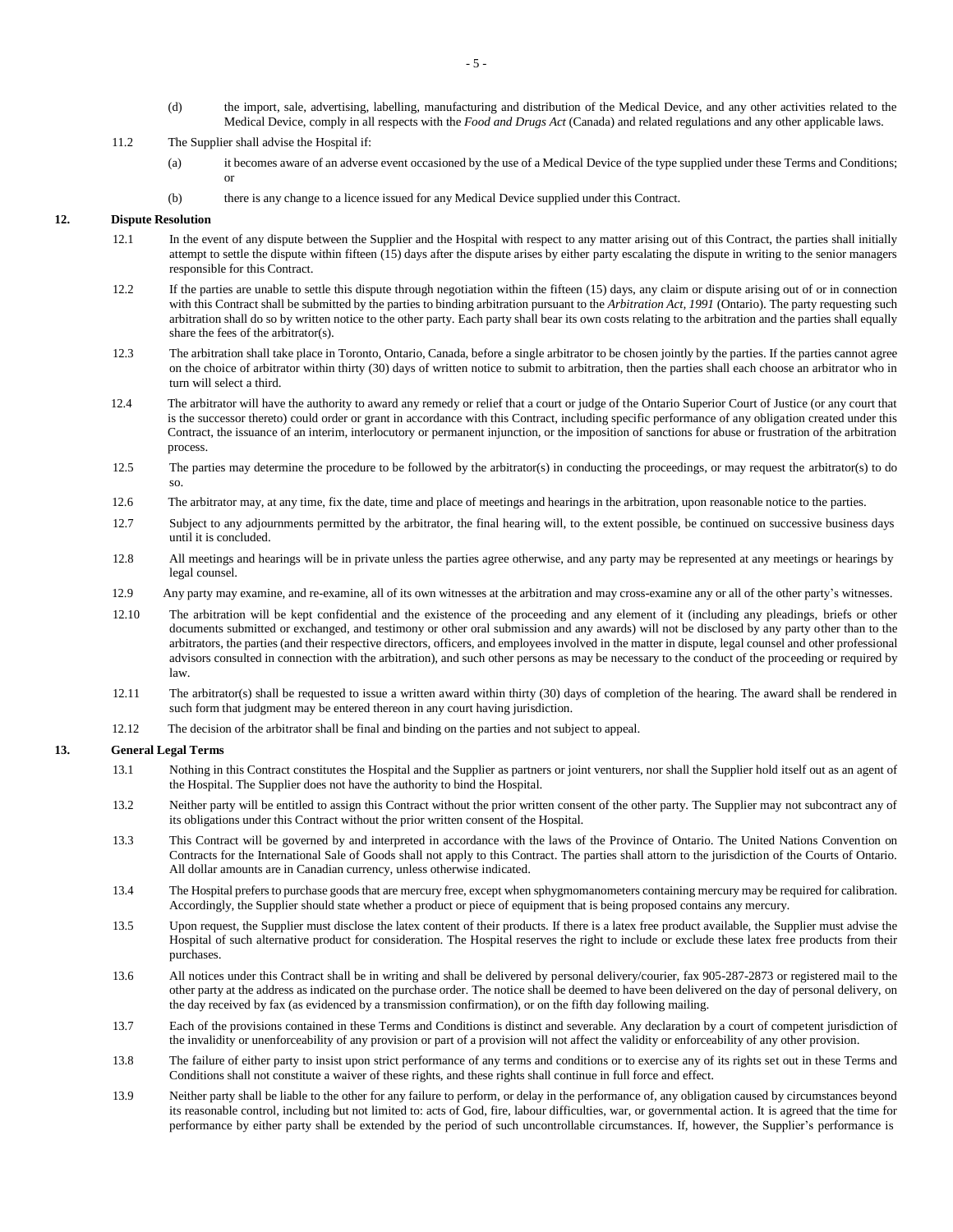delayed for more than one (1) month from the date of such circumstances arising, the Hospital may terminate this Contract and, at its option, procure the Deliverables elsewhere.

- 13.10 This Contract may be executed in any number of counterparts, each of which shall be deemed to be an original document and taken together shall be deemed to constitute one and the same document.
- 13.11 This Contract contains all of the agreements, representations and understanding of the parties and supersede and replace any and all previous understandings, commitments or agreements, oral or written, related to the subject matter hereof, unless otherwise expressly agreed in writing with a specific reference to this document or if the purchase order is issued under a written agreement executed by authorized signatories of each party. Any amendment to this Contract must be in writing and signed by duly authorized signatories of each party.

# **14. Cyber Security**

- 14.1 The Supplier has an information security program that includes a comprehensive set of information security policies and processes, including procedures for responses to breaches and standards that align with the ISO 27001:2013 and NIST Special Publication standards.
- 14.2 The Supplier shall update any Software included in the Deliverables on a regular basis to identify and address any security vulnerability in such Software, which includes but is not limited to any bug fixes, security and performance issues.
- 14.3 The Supplier will provide notice to the Purchaser no later than 48 hours after first learning of a suspected or actual security breach or security vulnerability identified within any of the Deliverables that the Purchaser has acquired through this Agreement.
- 14.4 The Supplier will regularly check for updates, upgrades and new versions of any third party software that is used or contained in the Software and will, where applicable include such upgrades or new versions of such third party software in future updates or upgrades of the Software.
- 14.5 The Supplier will use reasonable commercial efforts to verify security patches from third party software providers for use with the Deliverables within 30 days of such patches being released and made generally available by such third party providers and shall provide the results of such verification to the Purchaser by publishing a whitelist of security patches.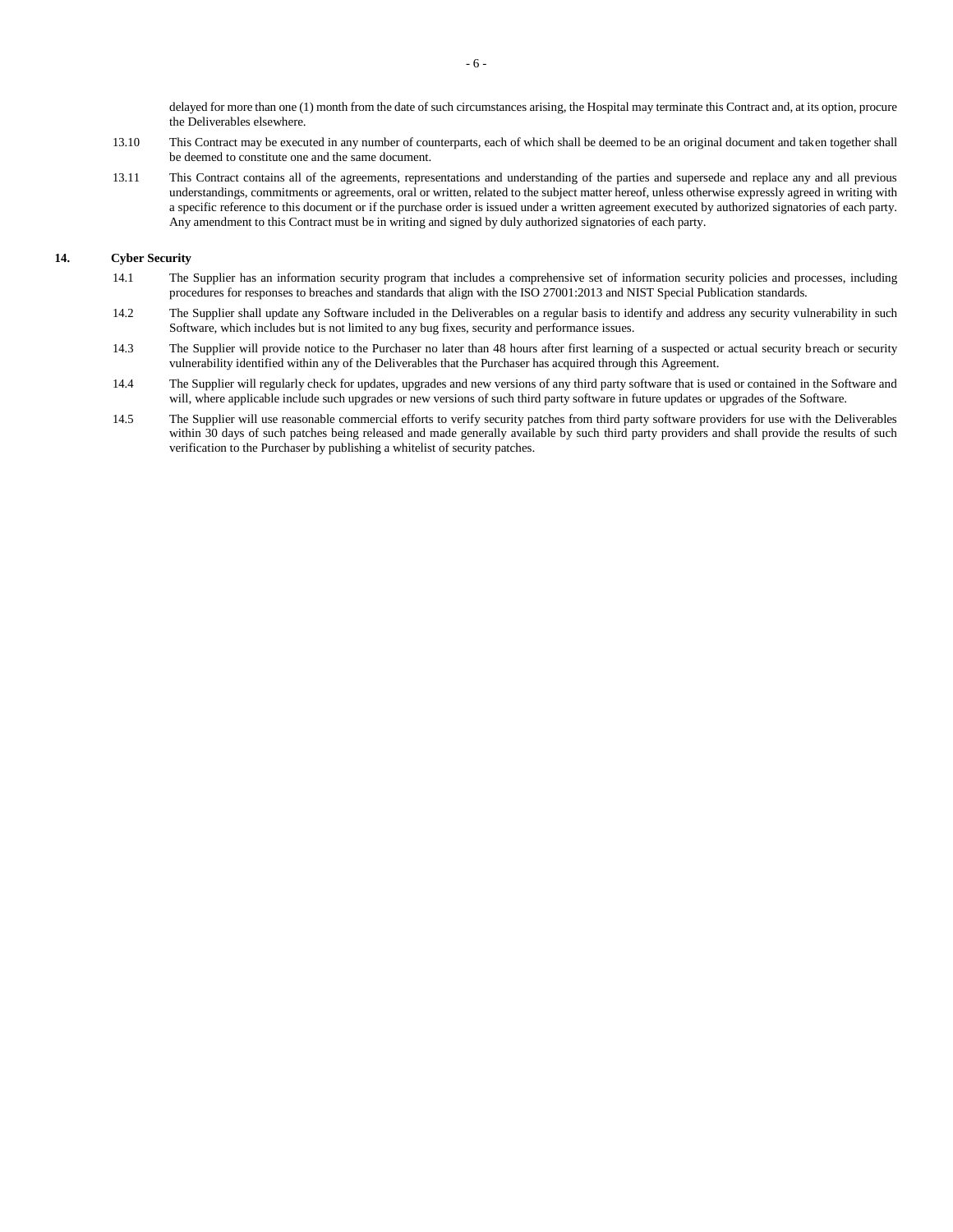#### **Schedule A – Definitions** In

these Terms and Conditions:

**Confidential Information** means any oral, written or electronic data or information relating to the business or management of the Hospital, other proprietary and trade secrets, technology and accounting records of the Hospital, or information related to the Hospital's patients, its agents, or its customers, and which is treated as confidential by the Hospital or would reasonably be treated as confidential;

**Contract** includes these Terms and Conditions (including Schedules A and B) and the purchase order that is issued by the Hospital to the Purchaser and is attached to, or includes by reference, these Terms and Conditions;

**Deliverables** includes all goods purchased under these Terms and Conditions, such as equipment or products, including but not limited to Medical Devices and Software, and including all intellectual property rights sold, leased, licensed, or otherwise provided by Supplier related thereto, and any services purchased under these Terms and Conditions, including installation, training, and maintenance services provided to the Hospital;

**FIPPA** means Ontario's *Freedom of Information and Protection of Privacy Act, 1990*;

**Hospital** means the corporation(s) identified on the purchase order that is attached to, or references, these Terms and Conditions;

**Medical Device** has the meaning given to it in the Medical Devices Regulations under the *Food and Drugs Act* (Canada);

Personal Health Information has the meaning given to it in PHIPA and includes information that identifies (or could reasonably identify) an individual and that is collected in the course of providing health care services to that individual, such as information that relates to the physical or mental health of that individual; that individual's family history, as reflected in the patient's record at the Hospital; that individual's payment or eligibility for funding for health care; information that relates to that individual's donation of a body part or bodily substance; the identity of that individual's substitute decision-maker; and that individual's health card number;

**Personal Information** means recorded information about an identifiable individual or that may identify an individual (including Personal Health Information), but does not include the name, title, contact information or designation of an individual that identifies the individual in a business, professional or official capacity;

**PHIPA** means the *Personal Health Information Protection Act, 2004* (Ontario);

**Record** means a record created pursuant to this Contract;

**Software** means any software licensed under this Contract;

**Supplier** means the supplier of Deliverables to the Hospital under this Contract; and

**Warranty Period** means, in respect of a Deliverable, the 12-month period following the date of delivery or, if applicable, acceptance of the Deliverable.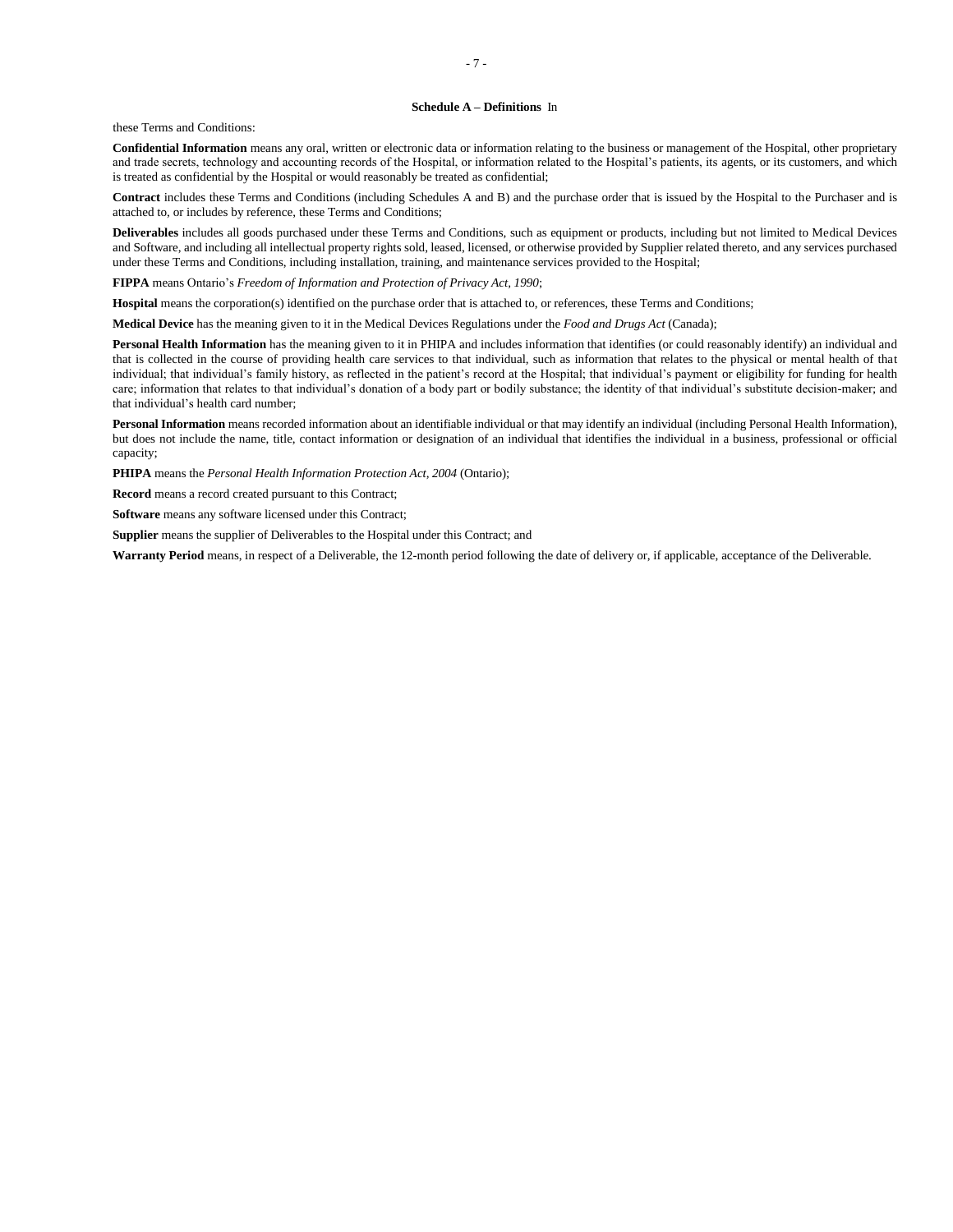## **Schedule B**

#### **Information Practices Schedule**

#### **Collection, Use and Disclosure of Personal Health Information**

- **1.** The Supplier agrees to receive Personal Health Information from the Hospital in accordance with the requirements of s. 17 or, in the case of health information network providers, s. 10(4) of the *Personal Health Information Protection Act, 2004* (Ontario) ("**PHIPA**") and its related regulations, as part of the Supplier's provision of Deliverables to and on behalf of the Hospital, and not on the Supplier's behalf or for the Supplier's own purposes.
- **2.** For greater specificity pursuant to the Supplier's obligations under Section 1 of this Information Practices Schedule, in the event that the Supplier is a health information network provider under PHIPA, the Supplier will provide the Hospital with a privacy impact assessment and a threat risk assessment with respect to the Deliverables to be provided to the Hospital pursuant to the Contract.
- **3.** The Supplier will only use as much Personal Health Information asis reasonably necessary to perform its obligations under the Contract and will make Personal Health Information available only to those employees who require access in order to satisfy those obligations.
- **4.** The Supplier will only use and disclose any Personal Health Information it receives from the Hospital as is permitted or required under the Contract or the laws of Canada and/or the province of Ontario.
- **5.** The Supplier will ensure that any Supplier employees, contractors and agents to whom the Supplier provides the Hospital Personal Health Information has agreed in writing to the same restrictions and conditions that apply to the Supplier with respect to Personal Health Information.
- **6.** The Supplier will not disclose Personal Health Information, or any information, to any affiliated or unaffiliated third party without the prior written consent of the Hospital.
- **7.** The Supplier will maintain a log of access and disclosure of Personal Health Information by the Supplier and the Supplier's employees, contractors and agents and make such log available to the Hospital as and when requested.

### **Practices to Protect Personal Health Information**

- **8.** The Supplier will employ appropriate safeguards to prevent theft, loss, and unauthorized access, copying, modification, use, disclosure, or disposal of Personal Health Information. Without limiting the generality of the foregoing, the Supplier will take reasonable steps to ensure that all Personal Health Information from the Hospital is securely segregated from any information owned by the Supplier or third parties, including access barriers, physical segregation, and password authorization.
- **9.** The Supplier will maintain privacy policies in accordance with Canadian and Ontario laws and these policies will be made available for inspection on request.
- **10.** The Supplier will educate its employees, contractors and agents on privacy laws and policies and take reasonable steps to ensure the compliance of such persons through staff training, confidentiality agreements, and employee sanctions.
- **11.** The Supplier will ensure that all employees who have access to Personal Health Information from the Hospital have undergone screening that includes reference checks.
- **12.** The Supplier will ensure that its employees, contractors and agents who are fired, resign, or no longer require access to Personal Health Information from the Hospital return all Personal Health Information to the Hospital and can, thereafter, no longer access applications, hardware, software, networks, and facilities belonging to either the Supplier or the Hospital.
- **13.** The Supplier will revoke any user's access to Personal Health Information if security is breached or on the Hospital's reasonable request.
- **14.** At the termination of the Contract, the Supplier will return or destroy all Personal Health Information received from, created, or received by the Supplier on behalf of the Hospital that the Supplier maintains custody of in any form and will retain no copies of Personal Health Information thereafter. The Supplier will certify to the Hospital that all such Personal Health Information has been returned or destroyed, as the case may be. If such return or destruction of Personal Health Information is not feasible, the Supplier will notify the Hospital of this fact, extend the protections of the Contract to all Personal Health Information in its custody and will cease all further uses and disclosures.

#### **Notification of and Communication with the Hospital**

- **15.** The Supplier will provide the Hospital with the name of a contact person at the Supplier's organization responsible for the Supplier's privacy compliance and notify the Hospital within 24 hours of any changes in the identity of the responsible person.
- **16.** The Supplier will provide notice to the Hospital's Privacy Office if the nature of the Supplier's business and the services being provided to the Hospital require that the Hospital Personal Health Information must be transmitted or access be provided to any of the Supplier's employees, contractors and agents or to any

facility situated outside of Ontario. When providing notice, please specify where outside of Ontario the Personal Health Information will be transmitted or from where it will be accessed.

- **17.** The Supplier will report to the Hospital's Privacy Office at the Supplier's first reasonable opportunity, but in any event no more than 48 hours after the Supplier becomes aware of any use, disclosure (including being legally compelled), theft, or unauthorized access of Personal Health Information by the Supplier or any of the Supplier's agents or subcontractors to whom the Supplier provide the Hospital Personal Health Information.
- **18.** The Supplier will refer anyone trying to access, correct, or complain about their Personal Health Information to the Hospital's Privacy Office within 48 hours of receiving the complaint or request for access or correction. The Supplier will cooperate with and assist the Hospital in the management of any such request for access or correction or complaint.
- **19.** The Supplier will, upon request, make Personal Health Information available to the Hospital for amendment and incorporate any amendments into the Supplier's records of Personal Health Information. During the Term, the Supplier may never deny the Hospital access to its patients' Personal Health Information.
- **20.** The Hospital reserves the right to: inspect any equipment used or records maintained by the Supplier in connection with the provision of goods or services; question the Supplier Personnel regarding their handling of Personal Health Information; and otherwise audit and electronically verify compliance with these practices.

#### **Additional Hospital Rights**

**21.** Notwithstanding anything else contained in the Contract, the Supplier authorizes, acknowledges, and accepts termination without notice of the Contract by the Hospital in the event that the Hospital determines the Supplier has violated any of these practices.